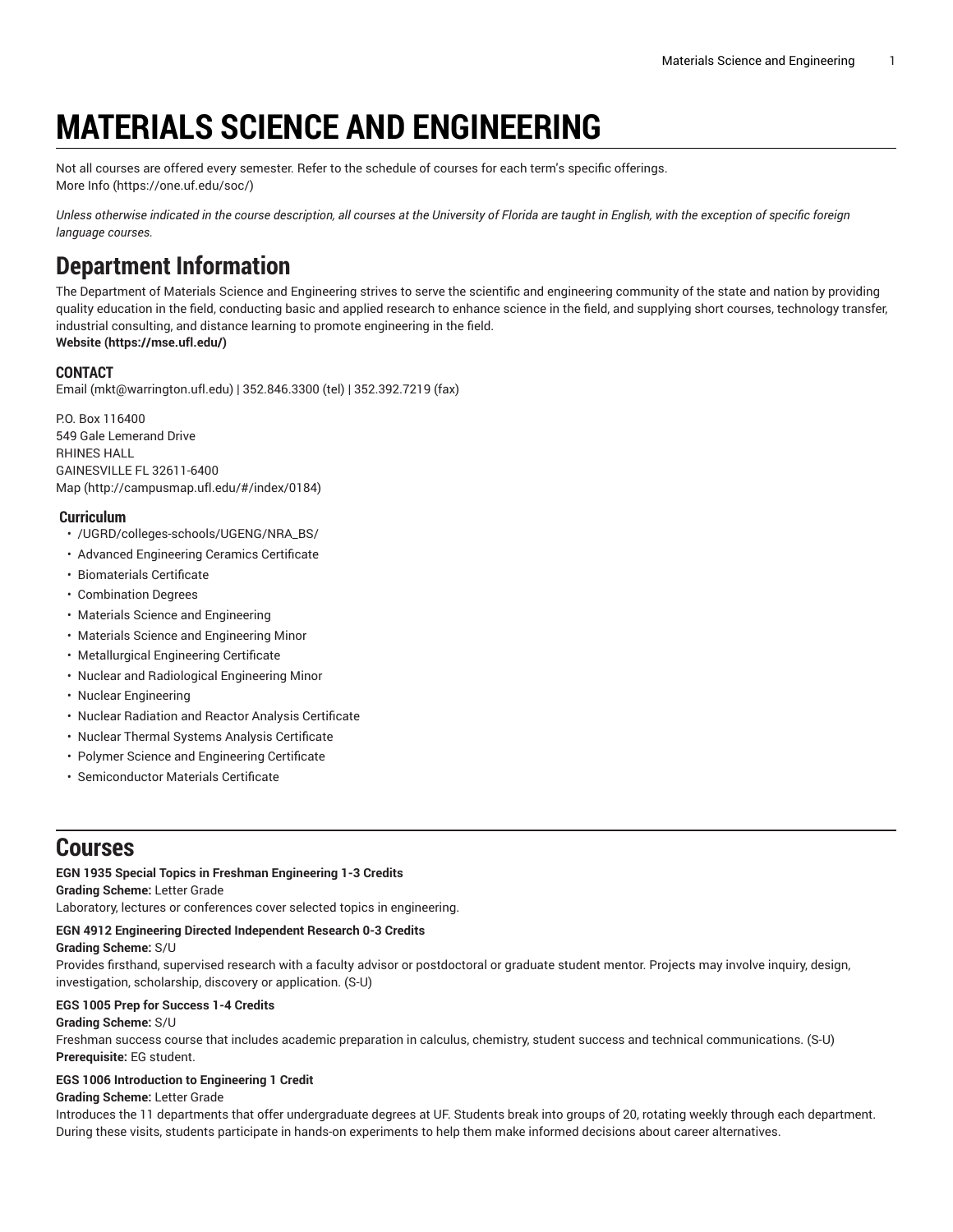#### **EMA 1004 Materials Impact on Society 3 Credits**

# **Grading Scheme:** Letter Grade

Discovery and development of specific classes of materials are considered from the perspective of having dramatically altered the course of human history and societies. Materials are presented in historical and technical contexts and considered in terms of their political, financial, health and technology impacts.

# **EMA 3000L Sophomore Materials Laboratory 1 Credit**

#### **Grading Scheme:** Letter Grade

Conceptual perspective of the origin of materials behavior and the interrelationships of the materials tetrahedron: structure/property/performance/ processing. Conduct experiments on the materials tetrahedron.

**Corequisite:** EMA 3010.

# **EMA 3010 Materials 3 Credits**

# **Grading Scheme:** Letter Grade

Conceptual perspective for origin of materials behavior and the interrelationships of structure/property/performance. Materials selection and use of familiar material (metals, ceramics, polymers, electronic materials and composites) in electronics and structural and other engineering applications. **Prerequisite:** CHM 2045 or CHM 2095.

# **EMA 3011 Fundamental Principles of Materials 3 Credits**

#### **Grading Scheme:** Letter Grade

Covers the fundamental principles of structure, reactivity and energies describing materials systems, directly relating individual principles to specific materials properties or functions. **Prerequisite:** EMA 3010.

# **EMA 3013C Materials Laboratory 2 2 Credits**

**Grading Scheme:** Letter Grade General undergraduate materials laboratory. (WR) **Prerequisite:** EMA 3080C. **Attributes:** Satisfies 2000 Words of Writing Requirement

# **EMA 3050 Introduction to Inorganic Materials 3 Credits**

#### **Grading Scheme:** Letter Grade

Uses, structure, processing and properties of inorganic materials, including metals, alloys and ceramics. Scientific principles are introduced through discussion of developed inorganic materials for high technology applications. **Prerequisite:** EMA 3011.

#### **EMA 3066 Introduction to Organic Materials 3 Credits**

#### **Grading Scheme:** Letter Grade

Uses structure, processing, and properties of organic materials, including polymers, biomacromolecules, and small molecule organic materials. Introduces scientific principles through discussion of developed organic materials for high technology applications. **Prerequisite:** EMA 3010 or BME 3101.

# **EMA 3080C Materials Laboratory 1 2 Credits**

**Grading Scheme:** Letter Grade First part of the general undergraduate materials laboratory. **Prerequisite:** EMA 3000L and EMA 3800. **Attributes:** Satisfies 4000 Words of Writing Requirement

# **EMA 3413 Electronic Properties of Materials 3 Credits**

#### **Grading Scheme:** Letter Grade

Atomistic and quantum-mechanical description of the electrical, optical, magnetic and thermal properties of materials. Deals with metals, alloys, semiconductors, polymers, dielectrics and amorphous materials with special emphasis given to high technology applications of electronic materials. **Prerequisite:** EMA 3010.

#### **EMA 3513C Analysis of the Structure of Materials 4 Credits**

#### **Grading Scheme:** Letter Grade

Laboratory fundamentals of crystallography, x-ray and electron diffraction, scanning and transmission electron microscopy, surface analysis and microprobe techniques.

**Prerequisite:** EMA 3010.

#### **EMA 3800 Error Analyses and Optimization Methodologies in Materials Research 3 Credits**

#### **Grading Scheme:** Letter Grade

Statistical approach for materials research, basic and relevant statistical concepts, error analyses, factorial matrices, reducing the variance, nested designs and sampling plans, mixture designs, optimization technology, response surface method and Taguchi. **Corequisite:** EMA 3010.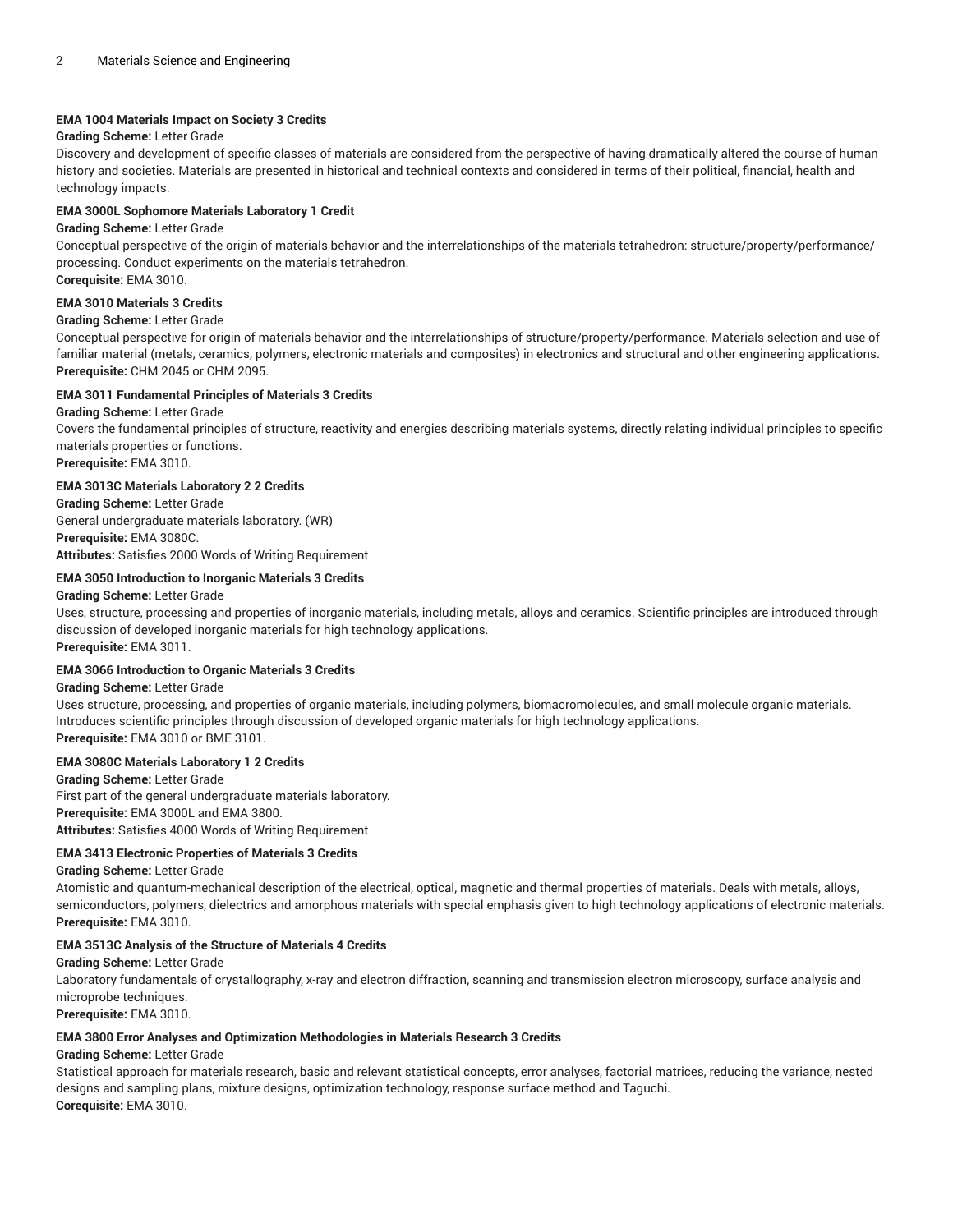# **EMA 4020L Metallurgy Laboratory 1 Credit**

**Grading Scheme:** Letter Grade

Concepts, skills, and techniques required for an understanding of metals and metallurgy processing. **Prerequisite:** EMA 3050; **Corequisite:** EMA 4120.

# **EMA 4041L Advanced Ceramics Laboratory 1 1 Credit**

**Grading Scheme:** Letter Grade Forming, drying, firing and testing of traditional ceramics. **Corequisite:** EMA 4645.

# **EMA 4061 Biomaterials: Structure and Properties 3 Credits**

#### **Grading Scheme:** Letter Grade

Materials commonly used for biomedical application, such as their properties from a biocompatibility or medical device perspective. In addition, materials interactions with biological systems are examined from the molecular (e.g., protein), cellular, tissue and systemic (whole body) perspective. This is the foundation for the second biomaterials class, which applies these principles toward the application of biomaterials in medical implants, prostheses and devices, along with the regulatory issues associated with biomaterials development. **Corequisite:** EMA 3066.

# **EMA 4061L Biomaterials Laboratory 1 Credit**

**Grading Scheme:** Letter Grade

Hands-on laboratory experience in the processing and characterization of biomaterials for use in medical applications. **Corequisite:** EMA 4061.

# **EMA 4062 Biopolymers: Manufacture, Stability and Biocompatibility 3 Credits**

**Grading Scheme:** Letter Grade

Polymer manufacturing processes and biochemical/biophysical behavior are considered from the perspective of achieving those properties needed for the engineering of polymeric implants and devices. Unique economic, ethical and regulatory issues are also presented. **Prerequisite:** EMA 3066.

# **EMA 4120 Physical Metallurgy 1 3 Credits**

**Grading Scheme:** Letter Grade In-depth discussion of fundamentals of physical metallurgy and principles of microstructure evolution. **Prerequisite:** EMA 3050.

#### **EMA 4121 Interfacial Engineering 3 Credits**

**Grading Scheme:** Letter Grade

Correlation of properties, structural and mechanical history, thermal history and service behavior of various interfaces. **Prerequisite:** EMA 3050 and EMA 3066 and EMA 3413.

# **EMA 4125 Transport Phenomena in Materials Processing 3 Credits**

**Grading Scheme:** Letter Grade Science and application of momentum, heat and mass transport in materials and materials processing. **Prerequisite:** EMA 3010 and MAP 2302.

# **EMA 4144 Physical Ceramics 1 3 Credits**

# **Grading Scheme:** Letter Grade

Structure of complex ceramic compounds and glasses. Influence of structural imperfections and stoichiometry on physical characteristics, surface and interfacial phenomena, diffusion and phase transformations in ceramic systems. **Prerequisite:** EMA 3050.

#### **EMA 4145 Physical Ceramics 2 3 Credits**

**Grading Scheme:** Letter Grade

Influence of ceramic microstructure on processing. Chemical bonds, surface phenomena, forming energetics, drying and firing kinetics. Diffusion, nucleation, crystal growth, solid-solid and solid-liquid reactions.

**Prerequisite:** EMA 3050.

# **EMA 4161 Physical Properties of Polymers 3 Credits**

# **Grading Scheme:** Letter Grade

Molecular structure and the physical property relationships for polymers: viscoelastic behavior, the glass transition, thermomechanical and rheological properties, the crystalline and amorphous molecular solid state. Correlation of properties with design engineering of polymer applications. Laboratory section included.

**Prerequisite:** EMA 3066 and EMA 3513C.

#### **EMA 4161L Polymers Laboratory 1 Credit**

**Grading Scheme:** Letter Grade

Concepts, skills, and techniques required for an understanding of polmer and polymer composite processing. **Corequisite:** EMA 4161.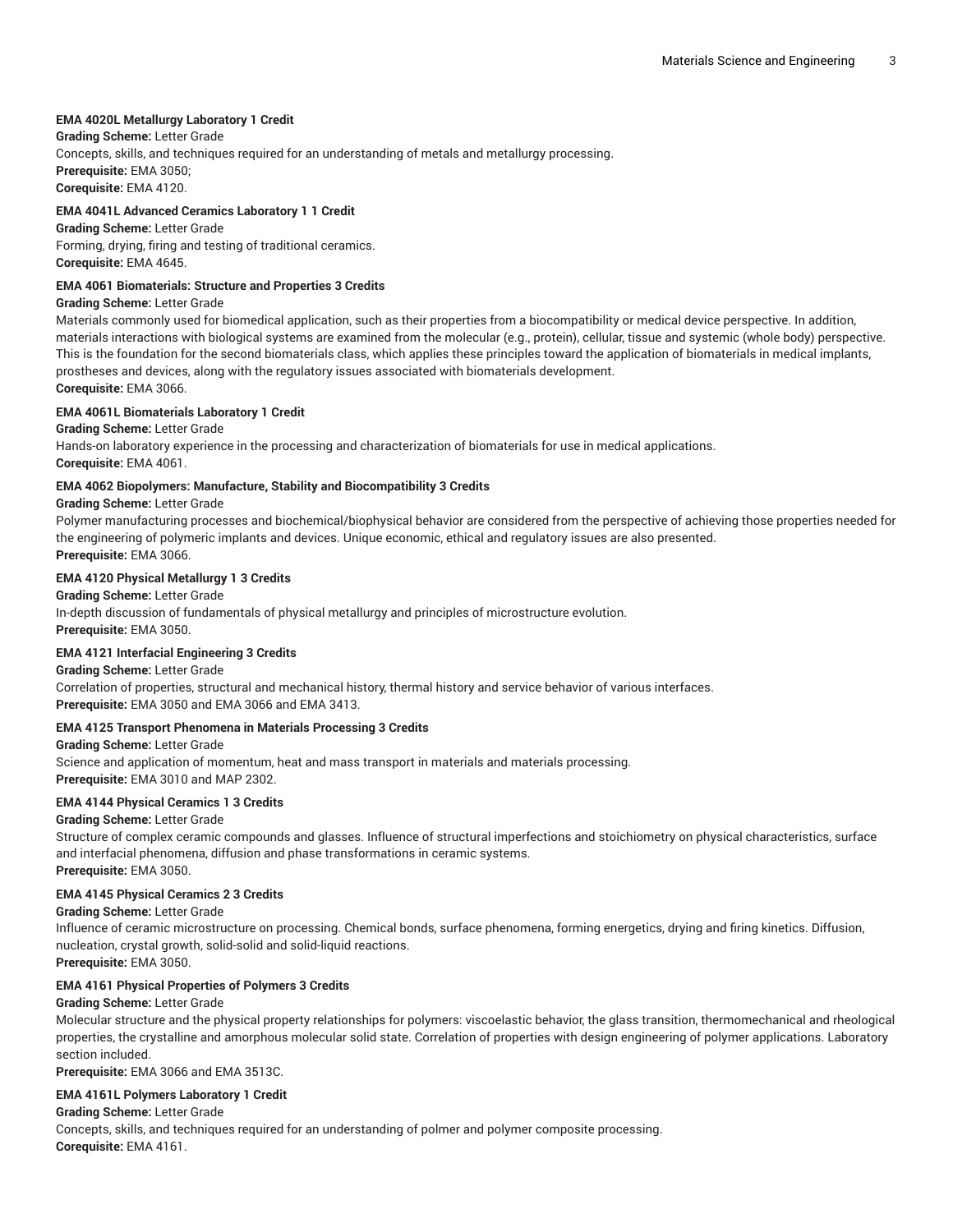# **EMA 4223 Mechanical Behavior of Materials 3 Credits**

# **Grading Scheme:** Letter Grade

Plastic deformation and fracture of metals and alloys, ceramics and polymers. **Prerequisite:** EGM 3520.

#### **EMA 4224 Physical Metallurgy 2 3 Credits**

**Grading Scheme:** Letter Grade In-depth discussion of fundamentals of alloy design, mechanical properties and failure mechanisms. **Prerequisite:** EMA 4120 and EMA 4223.

# **EMA 4314 Energetics and Kinetics in Materials Science 3 Credits**

**Grading Scheme:** Letter Grade

Foundations of energetics and kinetic theory with applications to processes in materials science. **Prerequisite:** EMA 3010.

# **EMA 4324 Stability of Materials 3 Credits**

#### **Grading Scheme:** Letter Grade

Mechanisms, energetics and kinetics of corrosion and degradation of engineering materials. Economic solutions to degradation problems based upon design and materials selection.

**Prerequisite:** EMA 4314.

# **EMA 4414L Electronic Materials Laboratory 1 Credit**

# **Grading Scheme:** Letter Grade

Hands-on experience for those specializing in electronic materials. Laboratory topics include characterization of optical and electronic properties of semiconductor materials, electronic devices characterization and semiconductor processing. **Corequisite:** EMA 4614.

# **EMA 4462 Polymer Characterization 3 Credits**

#### **Grading Scheme:** Letter Grade

Use of a broad variety of spectroscopic and other scattering phenomena in polymer research.

**Prerequisite:** EMA 3066 or equivalent.

# **EMA 4614 Production of Electronic Materials 3 Credits**

#### **Grading Scheme:** Letter Grade

Production of materials for use in solid state electronic devices; nucleation and growth kinetics, solidification of single phase alloys, segregation, dynamics of crystal growth, selection of materials and growth techniques, characterization. **Prerequisite:** EMA 3413.

# **EMA 4615 Compound Semiconductor Materials 3 Credits**

#### **Grading Scheme:** Letter Grade

Physical properties of technologically important compound semiconductor materials. Epitaxial growth and practical application of compound semiconductor heterostructures.

**Prerequisite:** EEE 3396C.

# **EMA 4623 Process Metallurgy 3 Credits**

#### **Grading Scheme:** Letter Grade

Engineering aspects of mineral processing, including unit operations and flow sheets. Science and technology of metal extraction with applications to specific ferrous and non-ferrous metals.

**Corequisite:** EMA 4120.

# **EMA 4645 Processing of Ceramic Materials 3 Credits**

#### **Grading Scheme:** Letter Grade

Introduces the technology and science of processing ceramic materials, including traditional clay-based ceramics, modern technical ceramics and glasses. Topics include the nature of fine particles, forming methods and consolidation by heat. **Prerequisite:** EMA 3050.

# **EMA 4666 Polymer Processing 3 Credits**

# **Grading Scheme:** Letter Grade

Major processing methods for polymers and polymeric composites as related to the rheological behavior of these systems. Synthesis of polymers via industrial processes.

**Prerequisite:** EMA 3066.

# **EMA 4714 Materials Selection and Failure Analysis 3 Credits**

**Grading Scheme:** Letter Grade Philosophy and practice of engineering selection of materials. Case studies in product liability and failure analysis. **Prerequisite:** EMA 4223 and EMA 4324.